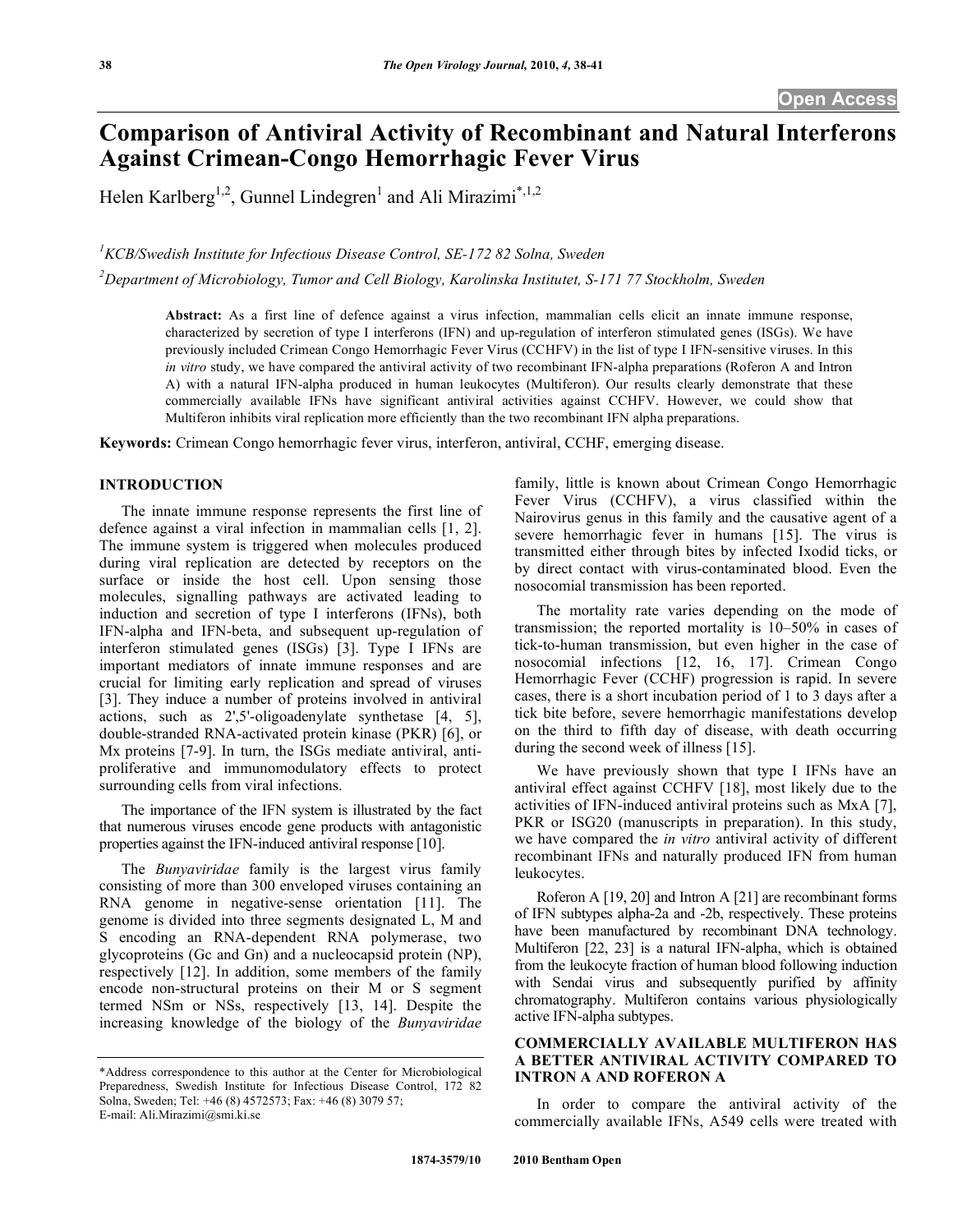#### *Comparison of Antiviral Activity of Recombinant and Natural Interferons The Open Virology Journal, 2010, Volume 4* **39**

different concentrations (10, 100 and 1000 IU/ml) of Multiferon, Roferon A or Intron A. Twenty four hours after treatment cells were infected with CCHFV strain IbAr 10200, originally isolated in Nigeria in 1970, at various multiplicities of infection (MOI) ranging from 0.1 to 1 [24, 25]. Supernatants and cell lysates from mock- or IFN-treated cells were collected for detection of viral RNA and/or viral proteins at 48 hours post infection (h.p.i.).

 Viral RNA was purified using the QIAamp Viral RNA Mini Kit (Qiagen) according to the manufacturer's instructions. Real-time reverse transcription-PCRs were performed as previously described by Wölfel *et al.* [26]. Briefly, primers targeting a 181 bp-long region in the S segment combined with 3 probes were included in the assay. Five microliters of extracted RNA were then used as a template in a  $25 \mu$  reaction volume and the cycling reactions were performed in a Roche Light Cycler 2.0. Reactions with crossing points below 35 cycles were defined as positive and plotted against a standard curve. Genome contents were calculated and presented as genomes/ml.

 As shown in Fig. (**1a**), we could clearly demonstrate that Roferon A, Intron A and Multiferon have significant antiviral activities against CCHFV. These data could show that treatment of cells with 100 IU/ml of either Roferon A or Intron A inhibits the replication of CCHFV by at least one log while treatment with Multiferon inhibits viral replication by even two logs. Thus, Multiferon has a 10-times higher antiviral activity against CCHFV as compared to the







**Fig. (1). a**) Multiferon inhibits more efficiently the replication cycle of CCHFV compared to the others commercially available interferons. A549 cells were treated with different concentrations of IFNs for 24h. Mock-treated and IFN-treated cells were then infected with CCHFV (MOI 1). After another 48h cell supernatants were collected and analyzed by real-time RT-PCR. Error bars demonstrate ± SD based on three separate experiments. **b**) Comparison of inhibition of CCHFV genome contents in cell supernatants after pre-treated with different concentrations of Multiferon. A549 cells were treated with different concentrations of Multiferon for 24h. The mock-treated and Multiferontreated cells were then infected with CCHFV (MOI 0,1 and 1). After another 48h cell supernatants were collected and analyzed by real-time RT-PCR.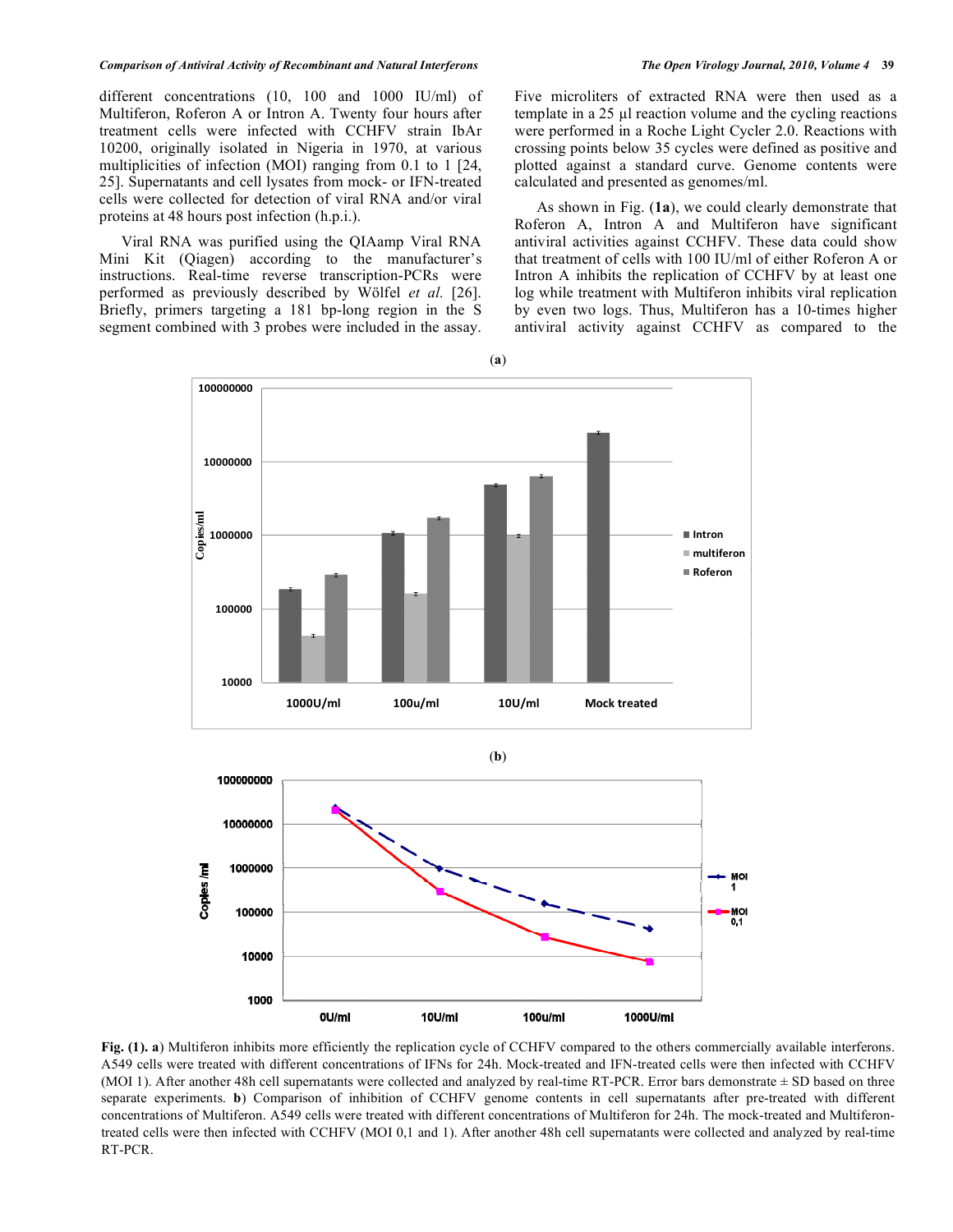recombinant IFNs. As expected, the antiviral activity of Multiferon was even more pronounced when the pre-treated cells were infected with less virus (Fig. **1b**).

 To confirm these results, we analyzed the expression of CCHFV NP in mock-treated and IFN-treated cells by Western blot (WB) (Fig. **2**).



**Fig. (2).** Cells were pre-treated with either Roferon A (R), Intron A (I) or Multiferon (M) at different concentrations for 24h. Cells were then infected with CCHFV (MOI 0,1-1) and 24h later cell lysates were harvested for Western Blot analysis.

 Cell lysates were resuspended in reducing sample buffer, boiled for five minutes and separated on SDS-PAGE with a 5%-concentration gel and 10%-separation gel. Electrophoresis was carried out at a constant current of 25 A. Proteins were transferred to a nitrocellulose membrane at 100 V for 1h using a transfer buffer containing 25 mM Tris, 192 mM glycine and 20% (v/v) methanol. Membranes were then blocked in 5% non-fat dry milk over night at +4˚C. After washing in PBS containing 0.01% Tween (PBST), the membranes were incubated with a polyclonal rabbit-anti-CCHFV NP-antibody in dilution buffer (5% non-fat dry milk in PBST) for 1h at room temperature. The membranes were then washed three times with PBST before incubating them with goat-anti-rabbit IgG HRP-conjugated antibody in dilution buffer for 1h at room temperature. After careful washing, detection was carried out using ECL Plus Western Blotting Detection Reagents (Amersham Pharmacia) according to the manufacturer's instructions.

 As shown in Fig. (**2**), Roferon A, Intron A and Multiferon reduced the expression of NP significantly. Moreover, these results confirm that Multiferon has a higher antiviral activity against CCHFV as compared to the other IFNs.

 In this study, we demonstrate that commercially available IFN-alpha preparations have a strong antiviral activity against CCHFV when the cells are pre-treated before infection. We could also show that the naturally produced IFN from human leukocytes, Multiferon, has a significantly higher antiviral activity *in vitro* compared to recombinant IFNs. This study did not address the specific reason for the observed superior efficiency of Multiferon. However, Multiferon contains several naturally occurring subtypes of IFN-alpha and could therefore activate the antiviral state of the treated cells more efficiently.

 IFNs are key players in host responses in the very early steps of infection [10, 27]. The use of IFNs as therapeutics began soon after their potent antiviral activity had been discovered [28, 29]. Today, recombinant IFN-alpha is established as a key component of Hepatitis C treatment strategies, widely used in patients with chronic disease [30]. In recent years, it has been demonstrated that the use of IFNalpha in combination with ribavirin [31] yielded much higher success rates of the treatment. Moreover, it has been shown that switching to purified IFN-alpha from human leukocytes during an antiviral treatment could achieve a sustained immune response in patients [22, 23]. Clinical studies have demonstrated that IFN has antiviral activity also against rhinovirus [32]. A recent study by Kugel *et al.* suggests that IFN treatment by nasal route may protect high risk groups against seasonal influenza [33].

 The only known and used antiviral drug against CCHFV is ribavirin, a synthetic guanosine analogue [12]. Ribavirin has been approved for clinical use during treatment of, amongst other, Hepatitis C virus or respiratory syncytial virus infections [34-36] and is used off-label for treatment of patients with CCHFV infections [37-40]. However, the mechanism of action of ribavirin against CCHFV is still poorly understood and a discussion is still ongoing whether or not patients infected with CCHFV actually benefit from being treated with this drug. Whether IFN-alpha can be beneficial for treatment of patients with CCHFV in very early phase of disease alone or combination with ribavirin is not addressed before. It should be mentioned that interferon most probably induce the inflammatory response in these patients, and thereby can have a negative effect in progress of the disease. However, to address if IFN-alpha can be used as treatment in very early step of infection or as prophylaxis for persons exposed to the virus, detailed studies in animal models are needed.

#### **ACKNOWLEDGEMENT**

 This study has partly been supported by Swedish Orphan International.

### **REFERENCES**

- [1] Bonjardim CA, Ferreira PC, Kroon EG. Interferons: signaling, antiviral and viral evasion. Immunol Lett 2009; 122: 1-11.
- [2] Garcia-Sastre A, Biron CA. Type 1 interferons and the virus-host relationship: a lesson in detente. Science 2006; 312: 879-82.
- [3] Randall RE, Goodbourn S. Interferons and viruses: an interplay between induction, signalling, antiviral responses and virus countermeasures. J Gen Virol 2008; 89: 1-47.
- [4] Silverman RH. Viral encounters with 2',5'-oligoadenylate synthetase and RNase L during the interferon antiviral response. J Virol 2007; 81: 12720-9.
- [5] Silverman RH. A scientific journey through the 2-5A/RNase L system. Cytokine Growth Factor Rev 2007; 18: 381-8.
- [6] Samuel MA, Whitby K, Keller BC, *et al*. PKR and RNase L contribute to protection against lethal West Nile Virus infection by controlling early viral spread in the periphery and replication in neurons. J Virol 2006; 80: 7009-19.
- [7] Andersson I, Bladh L, Mousavi-Jazi M, *et al*. Human MxA protein inhibits the replication of Crimean-Congo hemorrhagic fever virus. J Virol 2004; 78: 4323-9.
- [8] Brzozka K, Finke S, Conzelmann KK. Identification of the rabies virus alpha/beta interferon antagonist: phosphoprotein P interferes with phosphorylation of interferon regulatory factor 3. J Virol 2005; 79: 7673-81.
- [9] Haller O, Frese M, Kochs G. Mx proteins: mediators of innate resistance to RNA viruses. Rev Sci Tech 1998; 17: 220-30.
- [10] Haller O, Weber F. The interferon response circuit in antiviral host defense. Verh K Acad Geneeskd Belg 2009; 71: 73-86.
- [11] Schmaljohn A, Hooper JW. Bunyaviridae: the viruses and their replication. In: Knipe DM, Howley PM, Eds. Fields Virology, Lippincott, Williams and Wilkins: Philadelpia 2001; pp. 1447-72.